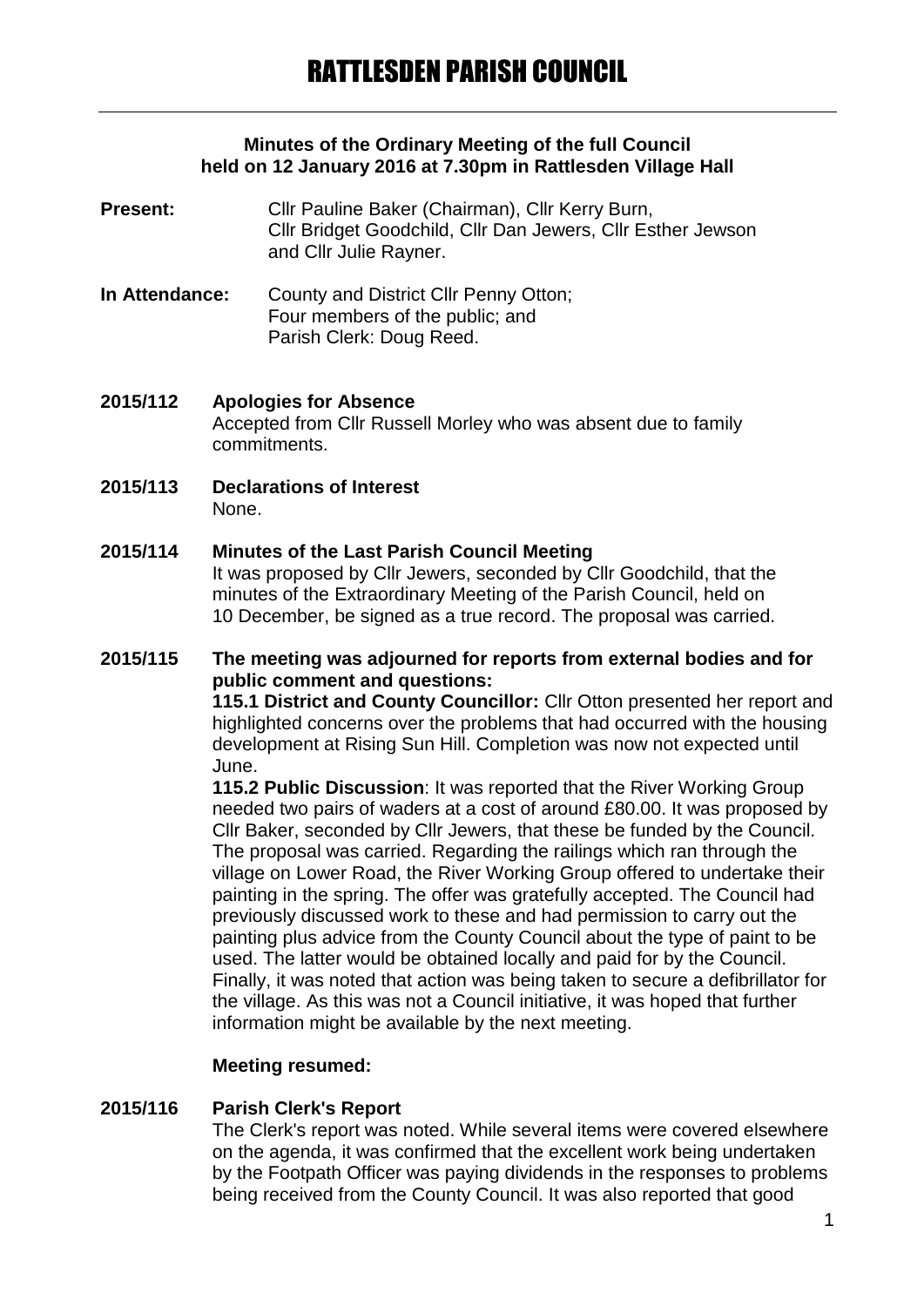progress was being made with both the planning application for the Cemetery extension and the land transfer which was the basis of that extension. Lastly, the impending lack of bank signatories was raised further to which it was resolved that Cllr Goodchild and Cllr Rayner be added.

# **2015/117 Planning**

**117.1 Applications:** There were no new planning applications for the Council to consider.

**117.2 Applications - Responses:** Given deadlines in advance of the meeting, councillors had necessarily considered applications: 3905/15 concerning New Thatch Cottage, Lower Road. The Council had no objections; and

4266/15 and 4267/15 concerning Quince Cottage, Church Path. The Council had no objections.

**117.3 Decisions:** It was noted that applications 3373/15 concerning 1 Stowmarket Road, 3905/15 concerning New Thatch Cottage, Lower Road and 2936/15 concerning Lydgate Cottage, Birds Green had been granted. Likewise, that applications 3436/15, 3452/15 and 3453/15 all concerning Francis Farm, Woolpit Hill had been granted. Further, that 2960/15 concerning Four Gates, Lower Road had been refused.

# **2015/118 Finance**

**118.1 Financial Report:** The report to 31 December was received. It was proposed by Cllr Baker, seconded by Cllr Burn, that the reconciliation be approved and duly signed. The proposal was carried.

**118.2 Payments and Income:** It was proposed by Cllr Jewson, seconded by Cllr Burn, that the schedule of payments be approved. The proposal was carried. The schedule comprised the following:

- Litter-picker salary (January) £129.51;
- Clerk salary (January) £267.49;
- $\blacklozenge$  PAYE (January) £66.80;
- The Felsham Gardeners cemetery grass-cutting £190.00;
- The Felsham Gardeners cemetery hedge cutting and clearing £350.00;
- Anglian Water cemetery water £15.38;
- ◆ Rattlesden and District Community Shop competition prize £25.00;
- Mid Suffolk District Council grass-cutting and grounds service £169.00 + £33.80 VAT;
- Geosphere Environmental Ltd cemetery land Tier 1 environmental risk assessment - £655.00 + £131.00 VAT;
- Mr Roger Heard 447th Bomber Group Memorial grass-cutting £33.75;
- Mr Richard Mahony village Christmas tree £50.00;
- ◆ Rattlesden Village Hall Committee village hall hire £22.50;
- Clerk administrative expenses £37.16;
- Mid Suffolk District Council cemetery planning application £192.50; and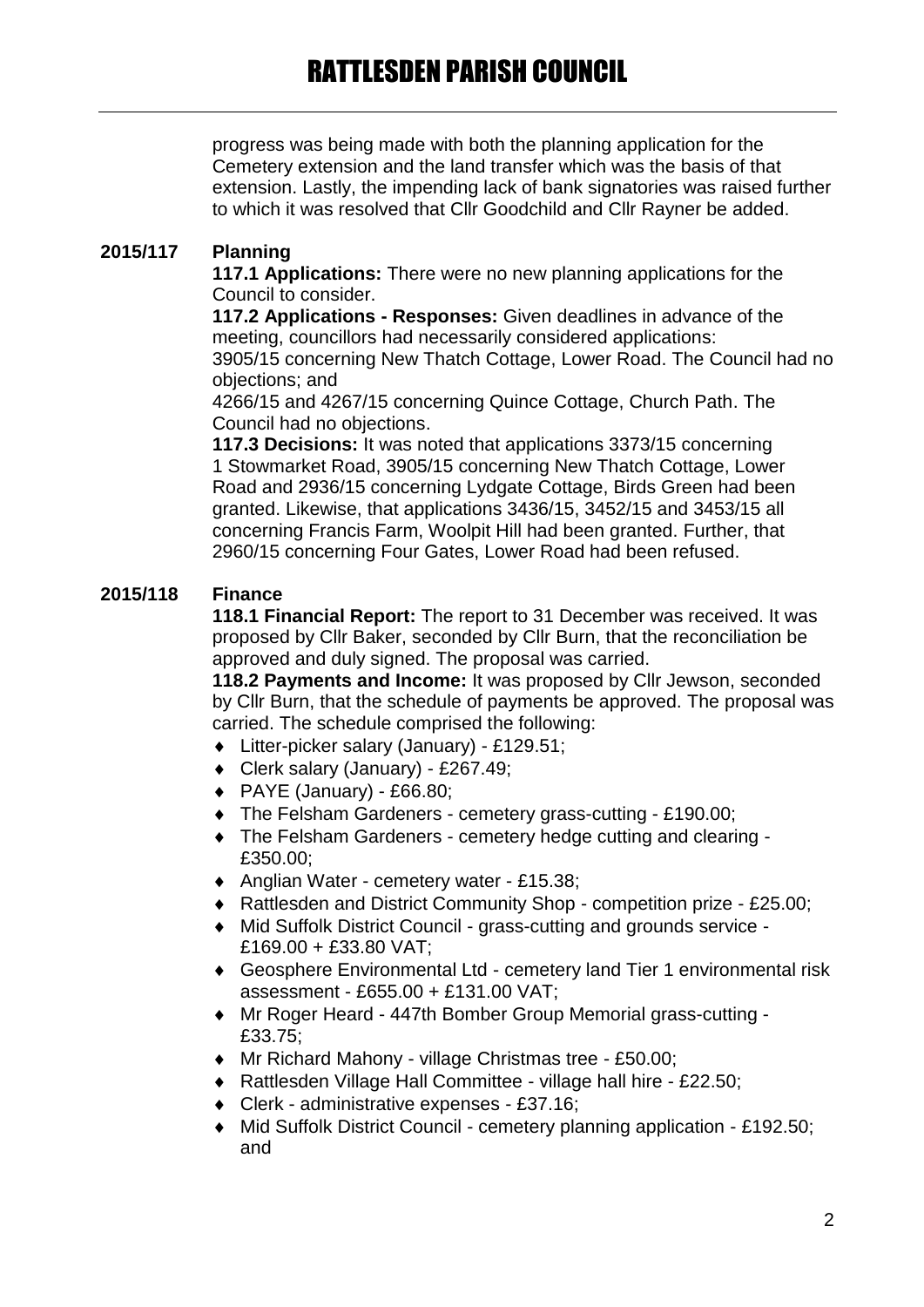Rudlings Wakelam Solicitors - cemetery extension conveyancing (remaining payment) -  $£427.00 + £150.00$  VAT (payable on the combined conveyancing charge of £900.00).

Income received was duly noted as follows:

- Business account interest (November) £0.83;
- Business account interest (December) £0.81;
- ◆ Residents burial reservations £150.00; and
- Allotment Association annual rent 2015-2016 £68.04.

**118.3 Budget 2016-2017 and Precept 2016-2017:** Councillors debated the proposed budget for the forthcoming year given several known areas where costs were due to rise and being mindful of the fact that the council tax support grant from Mid Suffolk District Council was being reduced. Of the anticipated expenditure, it was agreed that the c£4,500.00 allocated for the land drain at the Cemetery should be funded from the earmarked reserves. It was also agreed that no further funding should be added to those reserves set aside for tree work which already stood at £1,500.00, thereby reducing the budget requirement by a further £500.00. With those substantial adjustments, the potential expenditure was estimated at c£12,464.00. Given expected income, this allowed the Council to establish a precept requirement of £9,632.00 which would provide for the Band D council tax to remain at the 2015-2016 level. It was proposed by Cllr Goodchild, seconded by Cllr Rayner, that the precept request be set at £9,632.00 and that the resultant budget be approved. The proposal was carried.

**118.4 Grants:** Councillors agreed that those bodies which delivered muchneeded services to residents on an on-going basis should benefit from the limited money the Council had available to offer. It was, therefore, proposed by Cllr Jewers, seconded by Cllr Goodchild, that the Council award grants of £50.00 each to Age UK Suffolk and Mid Suffolk Citizens Advice Bureau. The proposal was carried.

**118.5 External Audit 2017-2018:** Based upon advice from the Suffolk Association of Local Councils, this matter was deferred until further information became available.

**118.6 Grass-Cutting:** It was proposed by Cllr Burn, seconded by Cllr Baker, that the service offered by Mid Suffolk District Council to undertake the cutting of grass in three village sites at a cost of £172.00 plus VAT be accepted for 2016. The proposal was carried.

**118.7 Internal Audit 2014-2015:** It was reported that the Chairman and Finance Councillor had met with Mr Graham Reid, as internal auditor, to review the outcomes from his last report, and then met with the Clerk to do likewise. As a result various actions had been taken to further ensure that the Council had robust financial procedures in place. It was acknowledged that Council engagement with the internal auditor needed to be more proactive and that this would be followed through in the context of the process relating to the 2015-2016 financial year.

```
2015/119 Council Governance
119.1 New Legislation, Codes or Regulatory Issues: None.
```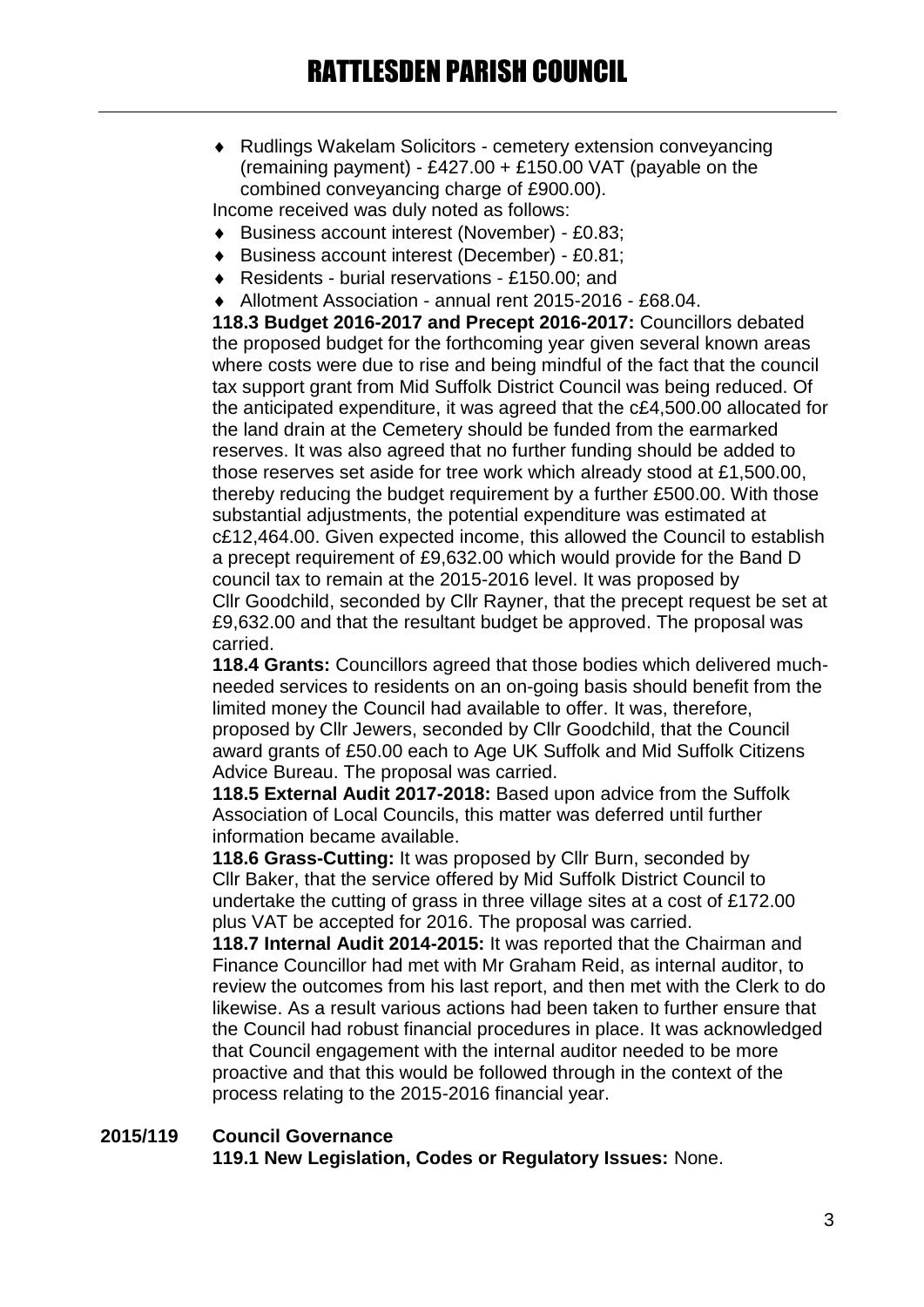**119.2 Risk Register, Policies and Internal Controls:** It was resolved that the risk register be duly updated to reflect those issues which emerged from the recent revisiting of the 2014-2015 internal audit outcomes.

# **2015/120 Correspondence**

Two issues arose. Regarding potential street signs to denote Church Path, further communication with Mid Suffolk District Council had failed to result in any progress regarding the type of signs recommended by that Council. Councillors agreed, before bringing this matter to a close, to undertake a further site visit to potentially satisfy themselves that the signs suggested were inappropriate and unworkable for the location. The second issue centred on concerns from a resident about the Council handling of its actions and decision relating to planning application 2960/15 affecting Four Gates, Lower Road. Individual councillors having already been in receipt of the specific matters raised, the Council as a whole reviewed the concerns. It was very much regretted that dissatisfaction had been expressed, but councillors felt that the application had been dealt with properly despite some procedural difficulties that it had suffered at the hands of Mid Suffolk District Council. In accepting that the resident was perfectly entitled to express disappointment and unhappiness at both the application outcome and the view on the application taken by Council, councillors agreed that there was no further action that could be taken other than to formally acknowledge the letter and to confirm that the Parish Council acted properly as a statutory consultee in the planning process. Ultimately, the actual decision rested with Mid Suffolk District Council, as the planning authority, and only through that Council could any possible further actions be pursued.

### **2015/121 Queen's 90th Birthday**

While the Parish Council was willing to organise a celebration it was pointed out that previous activities associated with royal events had been managed by the Community Council. Accordingly, it was agreed that that organisation be approached, in the first instance, to see if any plans were in place or being considered.

### **2015/122 Asset Management**

The programme of asset inspections was agreed. The inspections would be carried out at the earliest but, in any event, in time to enable a discussion on any remedial or other actions required to be considered at the March meeting of the Council.

# **2015/123 Common Land**

Further to the advice provided previously to the Council by Prettys Solicitors, via the Suffolk Association of Local Councils, it had been agreed that the company be approached for a cost towards securing confirmed ownership of common land in the village where no current ownership was known to exist. The estimate provided was £500.00 plus disbursements plus VAT. On that basis, it was proposed by Cllr Baker, seconded by Cllr Burn, that Prettys Solicitors be engaged to undertake the work. The proposal was carried.